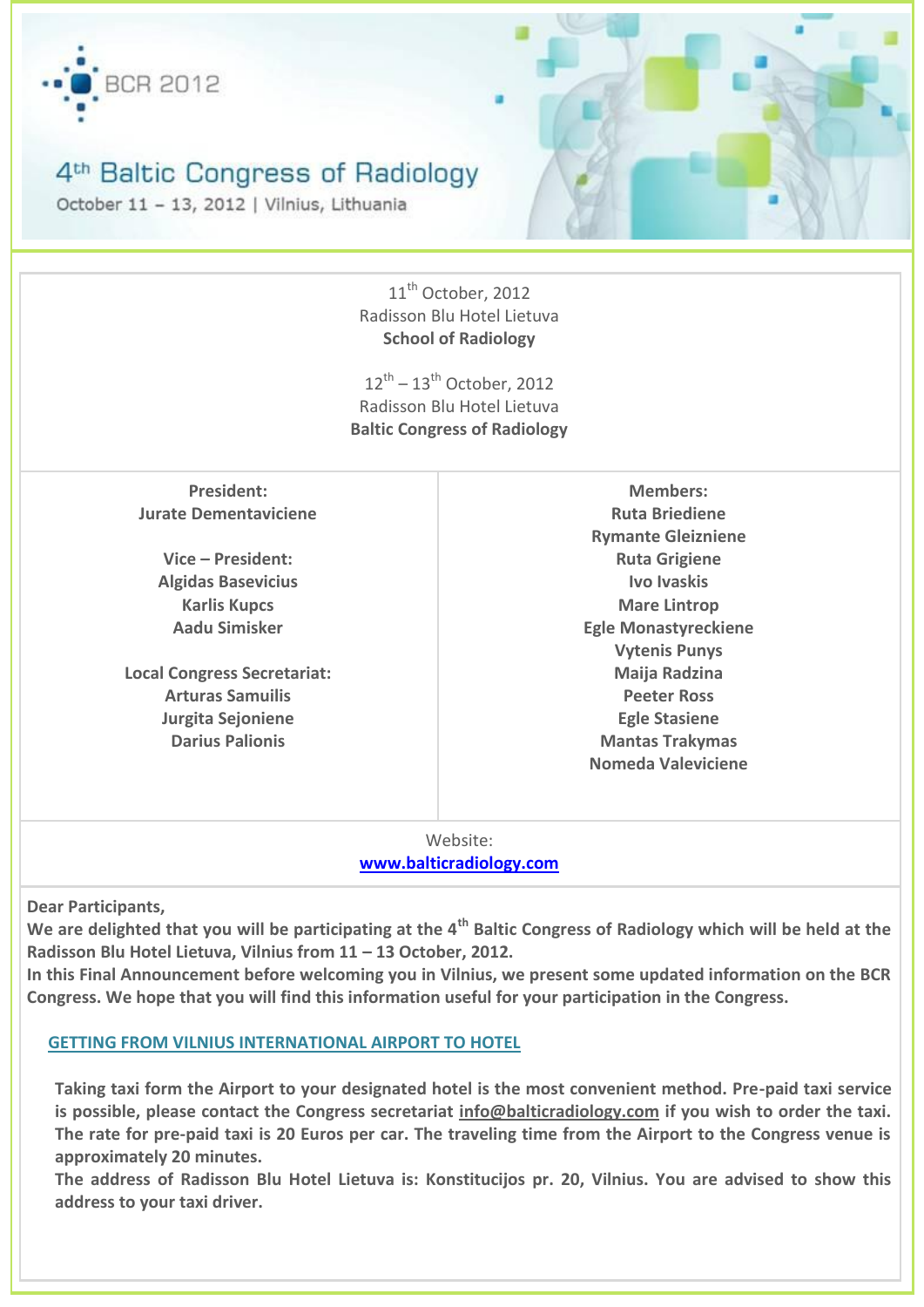## **CONFERENCE FEE AND PAYMENT**

**Participants who have not settled the registration fee, can do so at the registration desk on the day of the Congress. We will accept cash payment (in Euro or Litas only), bank draft or Credit Cards. Please note that**  we cannot guaranty that everybody who settled their payment on – site will get a Congress bag.

## **CONGRESS PROGRAM**

**The latest updated Congress program can be found at the Congress website:** [http://www.balticradiology.com/index.php?id=48;](http://www.balticradiology.com/index.php?id=48)

## **CME ACCREDITATION**

**The 4th Baltic Congress of Radiology is accredited by the European Accreditation Council for Continuing Medical Education (EACCME) to provide the following CME activity for medical specialists. The EACCE is an institution of the European Union of Medical Specialists (UEMS). EACCME credits are recognized Europe – wide and in North America.**

**The 4th Baltic Congress of Radiology is accredited as follows: School of Radiology - 3 credits; Congress - 9 credits.**

#### **YOUNG RADIOLOGISTS GET TOGETHER EVENT**

**We are pleased to inform that everybody who participated at the School of Radiology are invited to the Young Radiologist Get Together event on the evening of Thursday, October 11, 2012 from 7:00 pm to 8:00 pm, which will be held at the Radisson Blu Hotel Lietuva Skybar (placed on the 22nd floor).**

#### **GALA DINNER**

**Gala dinner will be held at the Congress venue Radisson Blu Hotel Lietuva, Alfa Hall. Delicious food and drinks will be served during the event. Look forward to an evening with culinary delights and cultural highlights.** 

**Our stunning Jazz virtuoso Arturas Anusauskas with the Band will take your breath away with their unique and professional performance specially prepared for the Congress guests.** 

**Arturas Anusauskas with the Band is not the only treat for Congress delegates! We have a special evening surprise – Choir Bel Canto!** 

#### **INVITED SPEAKERS**

**We are honored to announce the following Invited Speakers of the 4th Baltic Congress of Radiology:**



**Gabriel Bartal MD,** 





**FRICIS EXECUTE: FRICIS EXECUTE: R. Briediene** , MD,<br> **FCIRSE, FSIR** M. Briedis, Prof. **Assoc.Prof.**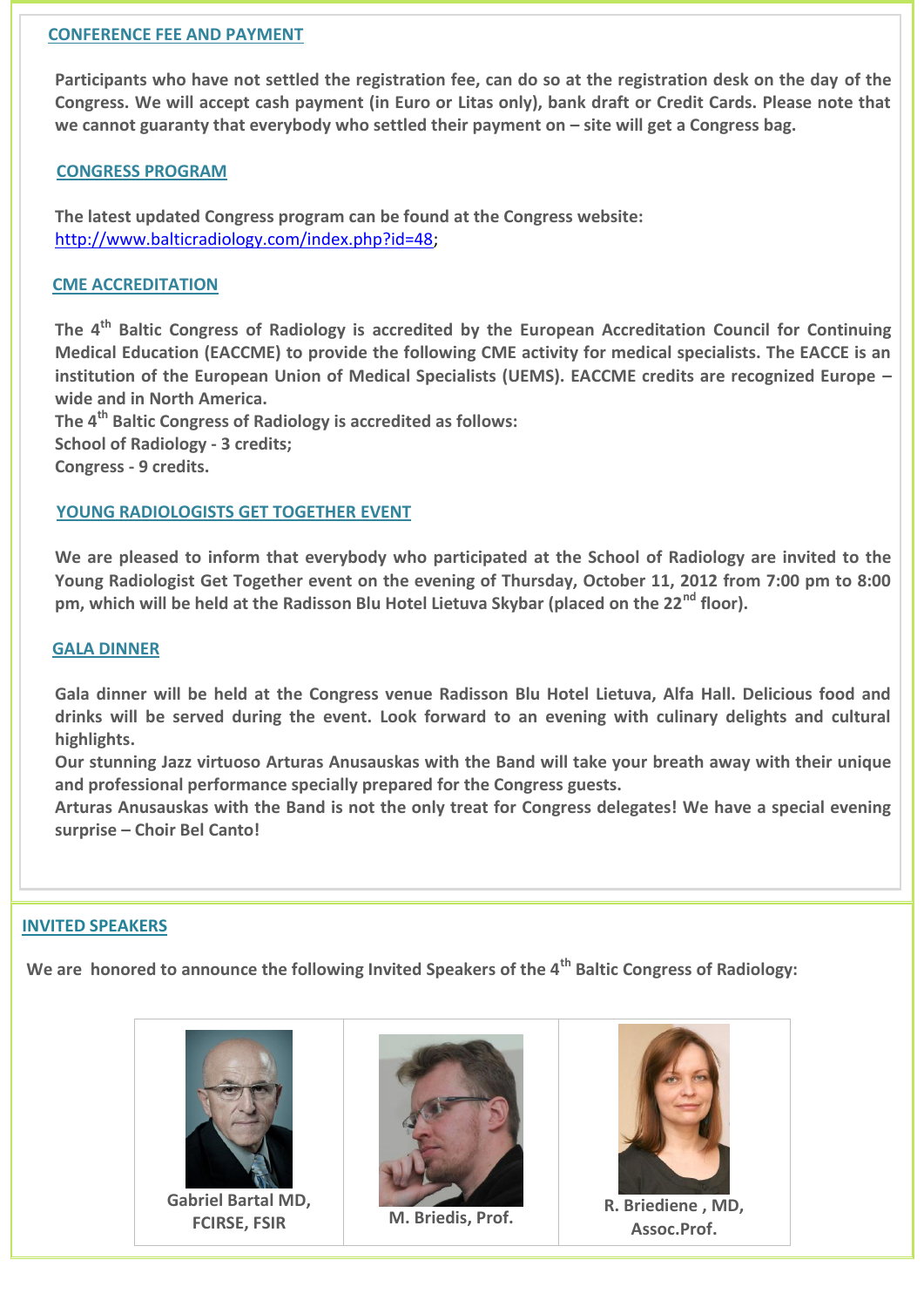| S. Dzelzite, MD                 | Kjell Geterud, MD, PhD                      | Lasse Hellsten, MD                        |
|---------------------------------|---------------------------------------------|-------------------------------------------|
| Pilvi Ilves, MD, Prof.          | I. Kulakiene, MD,<br>Assoc.Prof.            | Elna - Marie Larsson, Prof.,<br>MD, DMSc  |
| Evaldas Laurencikas,<br>MD, PhD | Henrik Leonhardt, MD,<br><b>PhD Student</b> | Nuno Maria Canto-<br>Moreira, MD, PhD     |
| S. Nazarenko, MD                | Maximilian F. Reiser,<br>Prof., MD          | Manohar Shroff, MD,<br><b>DABR, FRCPC</b> |
| A.E. Tamosiunas, MD,<br>Prof.   | Agnieszka Trojanowska,<br>Dr. hab. n. med.  | N. Valeviciene, MD, Prof.                 |

л

т

Τ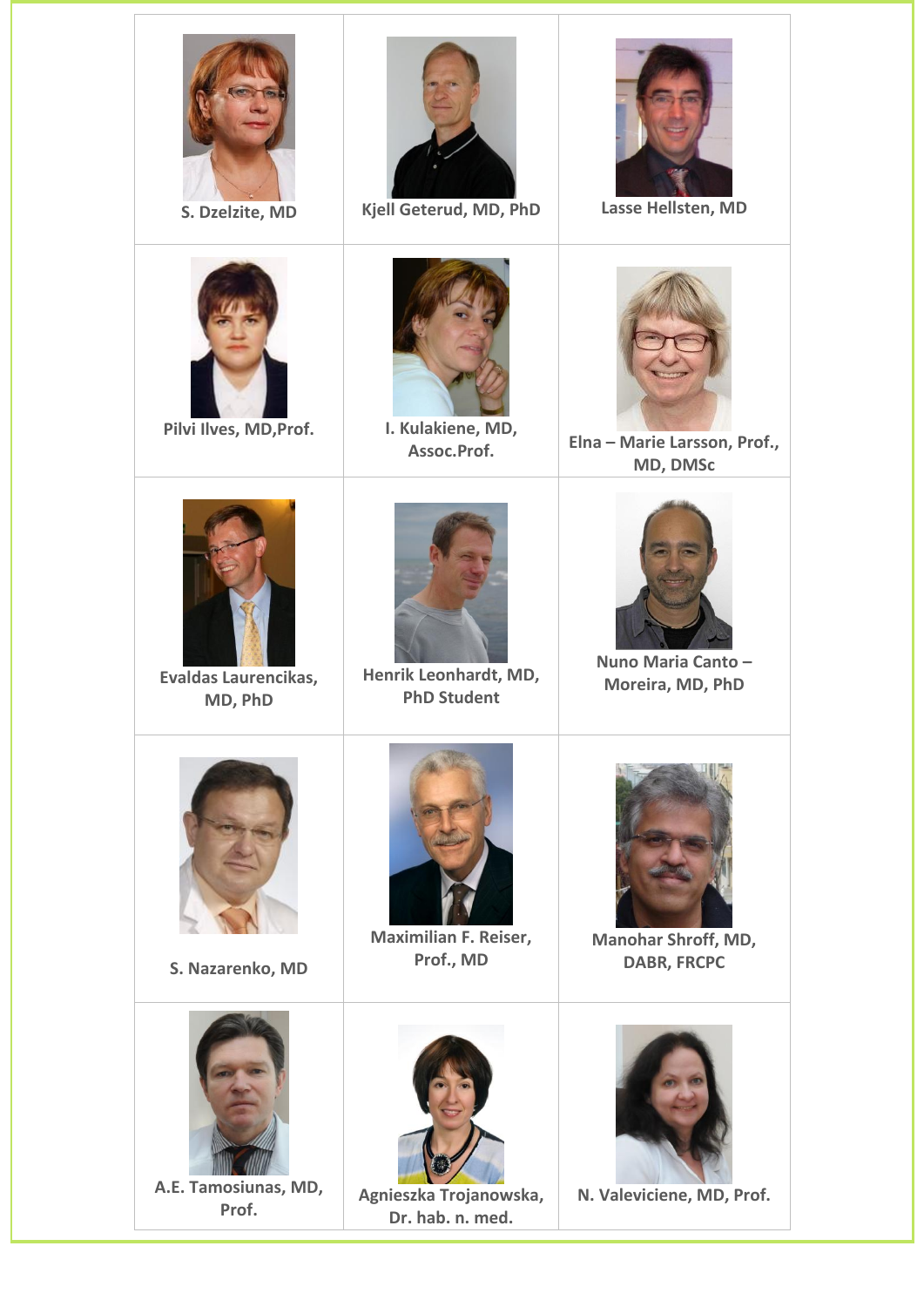

# **ACCOMMODATION**

**Dear Delegates,**

**To make your stay in Vilnius as comfortable as possible we advise you to book a hotel room in advance. If you have not booked a room yet, please contact the Congress Secretariat at info@balticradiology.com.**



**CONGRESS VENUE Radisson BLU Hotel Lietuva4\* Address: Konstitucijos Ave. 20; LT – 09308, Vilnius**

**The hotel is conveniently located in the centre of Vilnius, within 10-minute walk from the historic city centre. It has 291 rooms and offers a variety of entertainment - two bars, a restaurant, a business centre, a casino, a beauty salon and a fitness centre and sauna. Parking is available at an extra cost.**

#### **ENTERTAINMENT IN VILNIUS**

**October is perfect time to visit Vilnius, because we have one of the biggest musical events of the year - Vilnius Jazz Festival! This international Jazz Festival is known as modern, progressive and perfect for everybody who has dainty taste for music. Detailed information can be reached here** [www.vilniusjazz.lt/.](http://www.vilniusjazz.lt/) **Vilnius Jazz 2012: Nguyen Le "Songs of Freedom" / Marc Ayza (France) October 11, 2012 Price: 33 – 63 LTL; Vilnius Jazz 2012: Peter Brötzmann's Full Blast / European Saxophone Ensemble October 12, 2012 Price: 33 – 63 LTL;**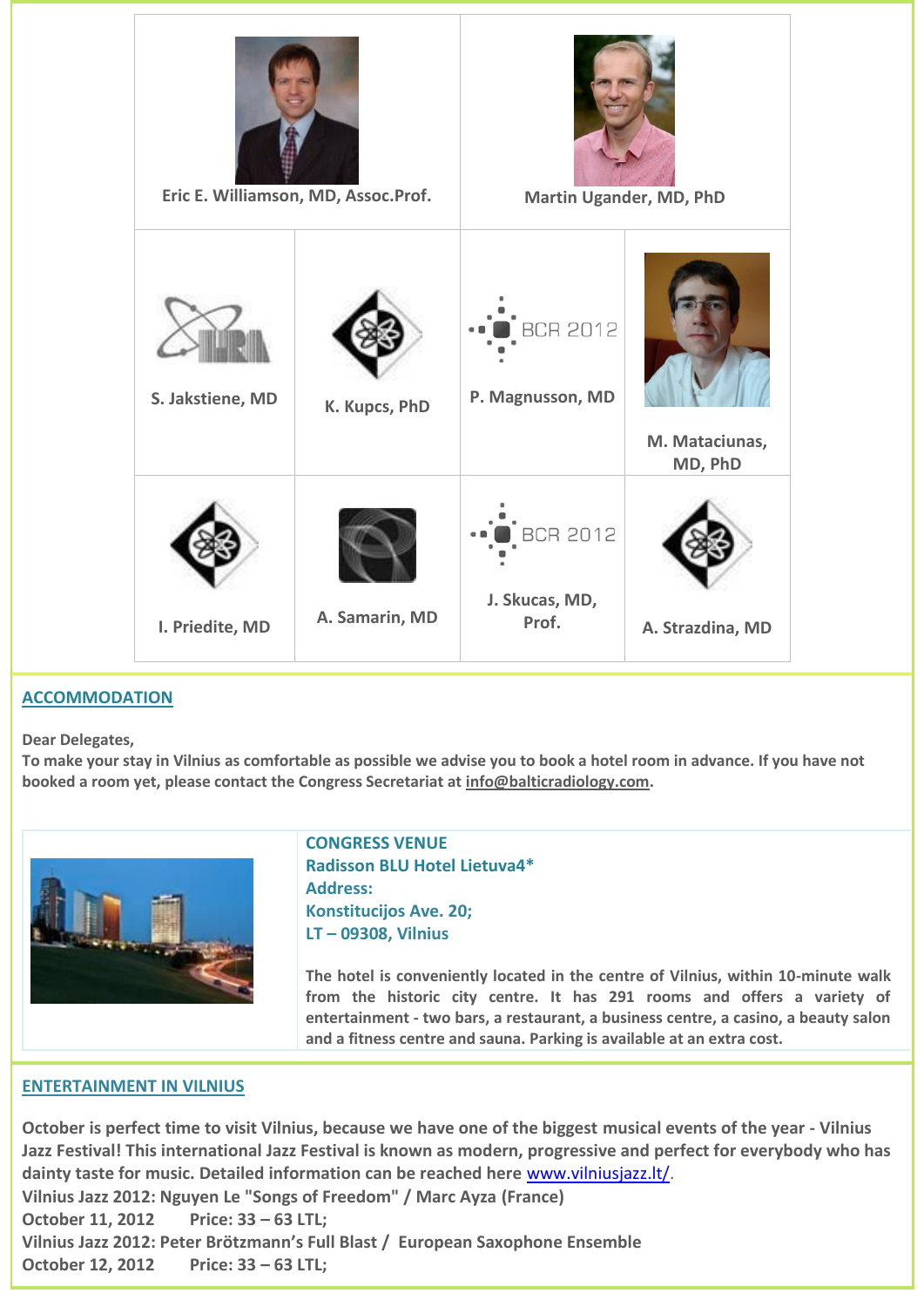**Vilnius Jazz 2012: Fuwa Works / Hikashu (Japan) October 13, 2012 Price: 33 – 63 LTL;**

**If Jazz is not what you are looking for, maybe this will interest you? Symphony Orchestra plays "Didvyrio daina" ("Song of a Hero") at the Congress Hall on the 12th of October, 2012. Price 10 – 180 LTL Opera "Traviata" by Giuseppe Verdi at the Opera and Ballet theatre on the 13th of October, 2012. Price 20 – 70** 

**VILNIUS CITY MAP**

**LTL**



# **TOP 5 PLACES TO VISIT**

*Gediminas' Tower of the Upper Castle* **- The Vilnius Castle Museum was opened in 1960. An observation deck on the top of the tower is the best place from which to appreciate a magnificent panorama of Vilnius.**

*Vilnius Town Hall* **- The Town Hall building was Gothic to begin with and changed with time. The Town Hall was reconstructed for the last time by the architect Laurynas Stuoka-Gucevičius at the end of the 18th century.Today Vilnius Town Hall is a representative building.**

*[Church](http://www.vilnius-tourism.lt/en/tourism/places-to-visit/top-20/church-of-st-anne/) of St. Anne -* **The church of St. Anne is a masterpiece of the late Gothic period. St. Anne's Church, which has survived to the present day without changing for over 500 years, has become a symbol of Vilnius.**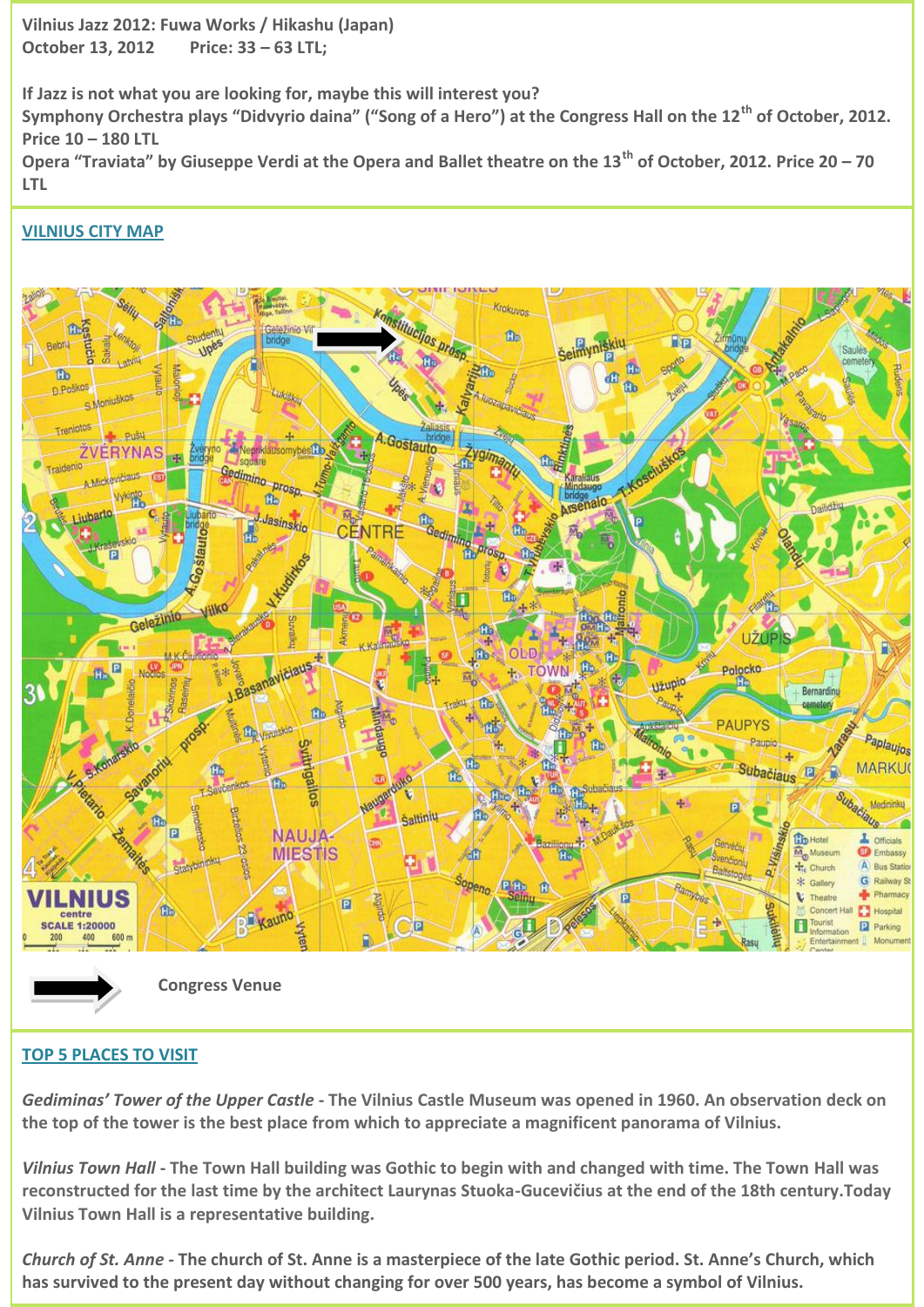*Vilnius [University](http://www.vilnius-tourism.lt/en/tourism/places-to-visit/top-20/vilnius-university/) -* **Vilnius University is one of the oldest universities in Eastern Europe.The complexes of Vilnius University were formed over several centuries and, as a result, consist of the buildings built in Gothic, Baroque and Classical styles.**

*Stiklių-Žydų[-Gaono](http://www.vilnius-tourism.lt/en/tourism/places-to-visit/top-20/stikliu-zydu-gaono-streets/) Streets -* **These streets were included in the medieval Jewish quarter, which was west of Didžioji Street, and reached as far as Dominikonų and Vokiečių Streets.**

# **VENUE MAP**